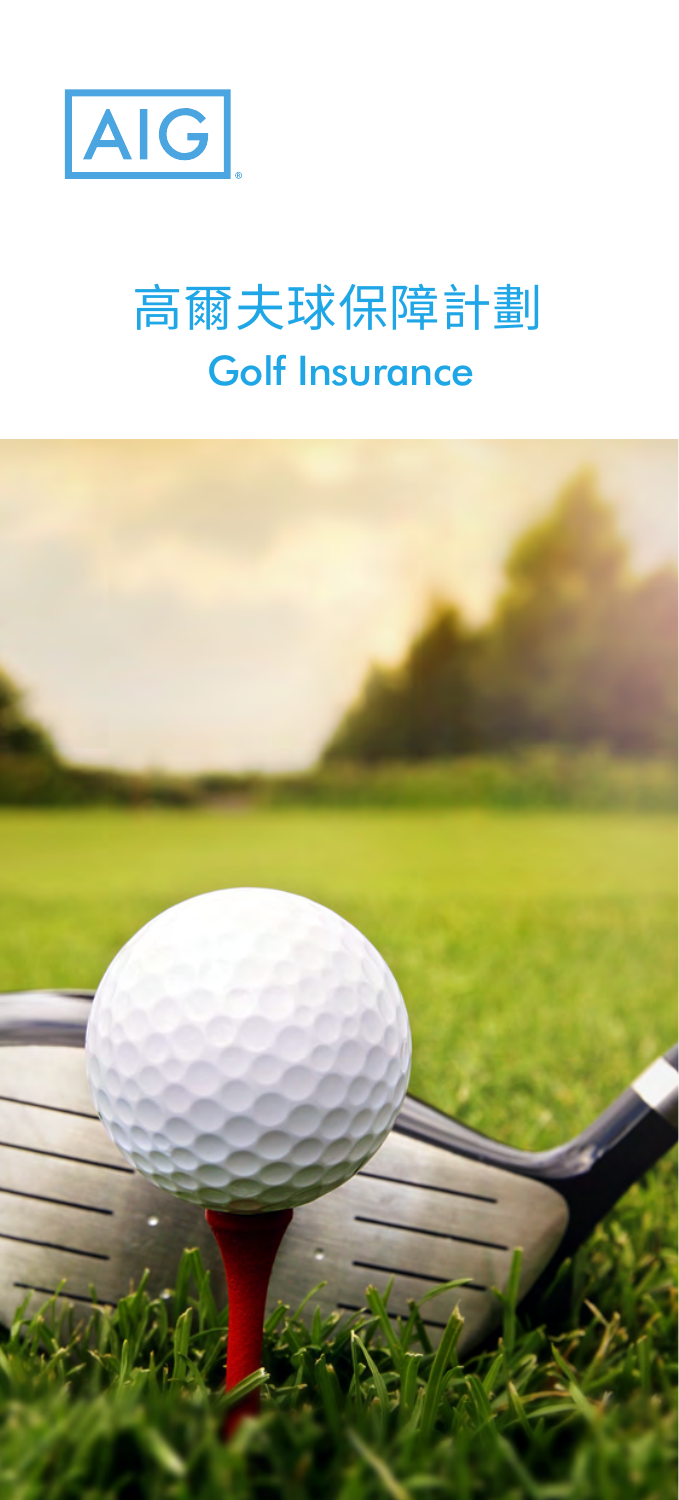| Summary of Coverage<br>保障範圍                                                                                                                                                                                                                                                                                                                                                                                                                   | Maximum Limit per year (HK\$)<br>每年最高保障額 (港幣\$) |                                            |
|-----------------------------------------------------------------------------------------------------------------------------------------------------------------------------------------------------------------------------------------------------------------------------------------------------------------------------------------------------------------------------------------------------------------------------------------------|-------------------------------------------------|--------------------------------------------|
|                                                                                                                                                                                                                                                                                                                                                                                                                                               | Standard Plan<br>基本保障                           | Deluxe Plan<br>超級保障                        |
| 1. Third Party Legal Liability<br>第三者公眾法律責任<br>Covers legal liability to third party for<br>accidental bodily injury and/or damage<br>to property while playing or practicing<br>golf at any regulated golf course, subject<br>to Hong Kong laws and jurisdiction.<br>(Property damage deductible of HK\$500<br>in respect of each and every loss)<br>於認可高爾夫球球會中練習或打球時因<br>意外導致第三者受傷及/或財物損毀之法<br>律責任,並以香港法律為準。<br>(投保人須自負每次財物索償之首<br>HK\$500) | \$3,000,000                                     | \$6,000,000                                |
| 2. Damage to Clubs and<br>Loss of Personal Effects<br>個人財物<br>Covers accidental damage to clubs<br>and loss of golf bags, trolleys and<br>personal effects, caused by insured<br>perils at regulated golf course.<br>,<br>於認可高爾夫球球會內因承保風險<br>而損毀球桿、或損失球袋、高爾夫球<br>手推車及隨身私人物品。                                                                                                                                                                  |                                                 |                                            |
| - Golf Equipment<br>高爾夫球用具                                                                                                                                                                                                                                                                                                                                                                                                                    | \$20,000                                        | \$30,000                                   |
| • Iron Max Limit / Item<br>鐵桿每件最高賠償額                                                                                                                                                                                                                                                                                                                                                                                                          | \$1,000                                         | \$1,500                                    |
| • Wood Max Limit / Item<br>木桿每件最高賠償額                                                                                                                                                                                                                                                                                                                                                                                                          | \$2,000                                         | \$2,500                                    |
| <b>Personal Effects</b><br>個人財物                                                                                                                                                                                                                                                                                                                                                                                                               | \$5,000                                         | \$7,500                                    |
| • Max Limit / Item<br>每件最高賠償額                                                                                                                                                                                                                                                                                                                                                                                                                 | \$1,000                                         | \$1,500                                    |
| 3. Hole-In-One<br>−桿入洞                                                                                                                                                                                                                                                                                                                                                                                                                        | \$15,000                                        | \$20,000                                   |
| Indemnifies you for expenses incurred<br>for hospitality as a result of scoring a<br>hole-in-one at any regulated golf course<br>with a par of 65 or more.<br>於認可高爾夫球球會內 (以多於標準桿<br>65桿或以上設計為準) 創下一桿入洞的<br>佳績,支付所需的祝捷費用。<br>1st "Hole-In-One"Max Limit<br>首次"一桿入洞"最高賠償額<br>2nd"Hole-In-One"Max Limit<br>第二次"-<br>−桿入洞"最高賠償額<br>3rd"Hole-In-One"Max Limit<br>−桿入洞"最高賠償額<br>第三次<br>4. Personal Accident (Age Limit: 16-65)                      | \$3,000<br>\$5,000<br>\$7,000<br>\$300,000      | \$5,000<br>\$7,000<br>\$8,000<br>\$600,000 |
| 個人意外 (受保年齡: 16-65)<br>Covers accidental death and<br>disablement which you may suffer while<br>playing or practicing golf at any<br>regulated golf course.<br>於認可高爾夫球球會中練習或打球時因<br>意外導致身故或傷殘。                                                                                                                                                                                                                                                 |                                                 |                                            |
| Minimum Premium<br>最低保費額                                                                                                                                                                                                                                                                                                                                                                                                                      | \$300                                           | \$680                                      |
|                                                                                                                                                                                                                                                                                                                                                                                                                                               |                                                 |                                            |

Note 注意 :

1. Professional golfer is not covered under this plan. 此保障計劃不承保職業高爾夫球員。

2. The Proposer must be a Hong Kong resident and is normally residing in Hong Kong. 投保人必須為香港居民及經常居住於香港。

3. The Proposer must be aged 18 or above. (For Personal Accident coverage, age limit is

from 16 to 65.)投保人必須年滿18歲或以上 (個人意外保障受保年齡為16至65歲)。 4. The benefit for "Hole-In-One" is limited to one hospitality for each hole-in-one scoring 每次 "一桿入洞" 之獎賞只限於一次祝捷飲食之費用。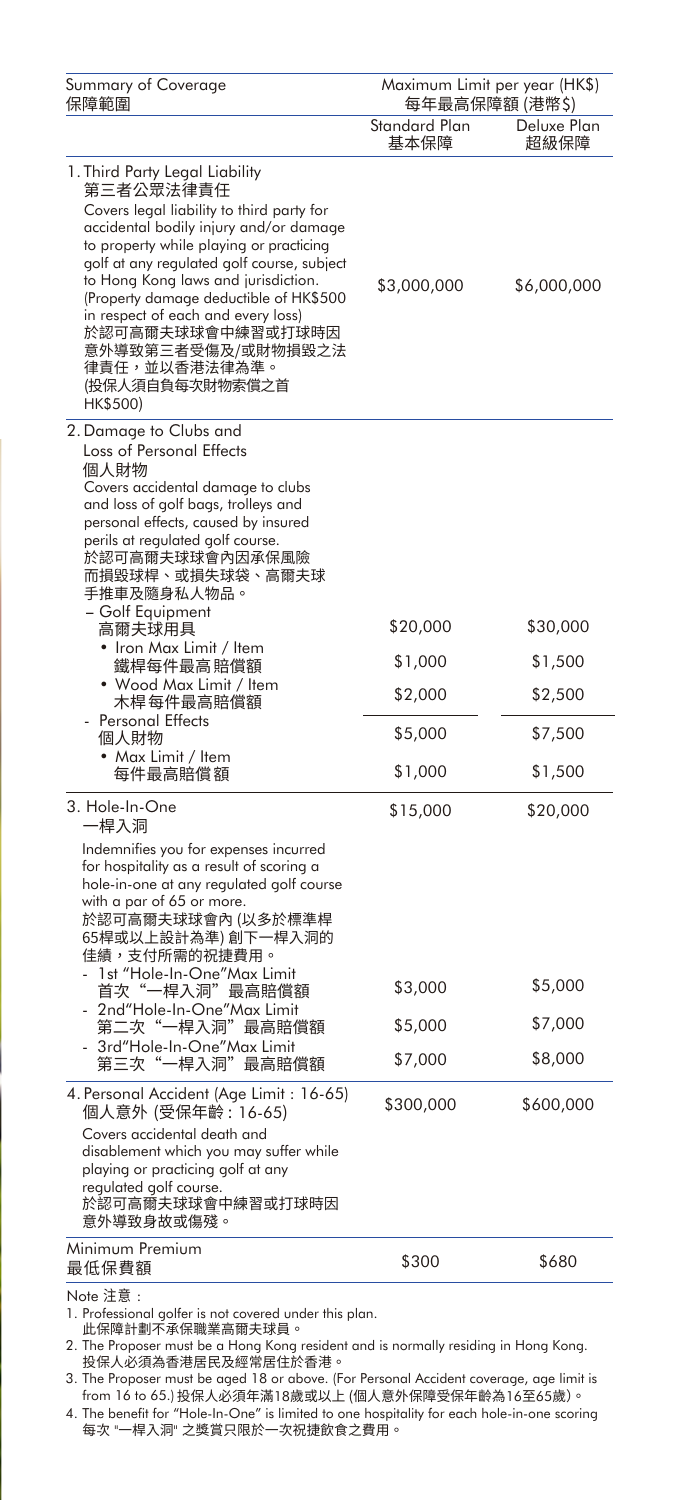## Golf Insurance Proposal Form 高爾夫球保障計劃投保表格

Just complete the Proposal Form and post it back to us with your payment or fax it to 2832 9514. Alternatively, call our customer service hotline on 3666 7033. 投保手續簡易,只需將填妥之投保表格連同適當付款寄予我們或傳真至2832 9514 即可。如有任何查詢,歡迎致電客戶服務熱線3666 7033。

## Information of the Proposer 投保人資料 (USE BLOCK LETTER 請以英文正楷填寫)

| HK ID Card No. 香港身份證號碼 : http://www.fli.com/                                                                                                                                                  | $\lambda$                     |
|-----------------------------------------------------------------------------------------------------------------------------------------------------------------------------------------------|-------------------------------|
|                                                                                                                                                                                               |                               |
|                                                                                                                                                                                               |                               |
|                                                                                                                                                                                               |                               |
|                                                                                                                                                                                               |                               |
| Mobile Phone No. 手提電話號碼: いんじょう しんしょう しんしょう しんしゅう しんしゅう しんしゅう                                                                                                                                  |                               |
| Office Tel. No. 辦公室電話號碼: しんしょう しんしょう しんしょう しんしゅう しんしゅう しんしゅう                                                                                                                                  |                               |
|                                                                                                                                                                                               |                               |
| Mailing Address 通訊地址: いんじょう しょうかん しんしょう しんしゅう しんしゅう しんしゅう                                                                                                                                     |                               |
|                                                                                                                                                                                               |                               |
| Policy Effective Date (D/M/Y) 保單生效日期(日/月/年) : ____________________________                                                                                                                    |                               |
| Please choose the appropriate coverage package 請選擇以下一項保障:                                                                                                                                     |                               |
| □ Standard Plan 基本保障 HK\$300.00                                                                                                                                                               | □ Deluxe Plan 超級保障 HK\$680.00 |
| Please answer the following question <sub>s</sub> 請回答下列問題                                                                                                                                     |                               |
| 1. Have you had a "hole-in-one" during the past three years?                                                                                                                                  | Yes是<br>No否                   |
| If "Yes", please state golf course(s) and date(s).<br>閣下曾否於過去三年內創下一桿入洞的佳績?<br>如「是」者,請述球會名稱及日期。                                                                                                |                               |
| 2. Have you sustained any loss, damage, liability or<br>accident indemnified under any golf insurance cover<br>during the past three years?<br>閣下曾否在過去三年內,因遺失、損毀、法律責任或<br>意外而於任何高爾夫球保險計劃提出索償? |                               |
| If you answer "Yes" to any of the above, please give details on separate sheet.<br>如以上問題之答案為「是」者,請另加紙說明。                                                                                      |                               |
| Payment Method 保費付款方法                                                                                                                                                                         |                               |
| Please "√" the appropriate box 請在適當的方格加上"√"號<br>□ Payment by Cheque 支票付款                                                                                                                      |                               |
| Cheque No. 支票號碼:                                                                                                                                                                              |                               |
| Bank 銀行:_<br>Cheque should be crossed and made payable to "AIG Insurance Hong Kong Limited"<br>劃線支票抬頭請註明「美亞保險香港有限公司」                                                                          |                               |
| □ Payment By Credit Card 信用卡付款                                                                                                                                                                |                               |
| <sup>WSA*</sup> VISA Card VISA卡                                                                                                                                                               | □ Mastercard Master Card 萬事達卡 |
| Card No. 信用卡號碼:_____                                                                                                                                                                          |                               |
| Expiry Date 信用卡屆滿日期 : _______                                                                                                                                                                 |                               |
|                                                                                                                                                                                               |                               |
| Card Holder's Signature 信用卡持有人簽署: ____________________________                                                                                                                                |                               |
| Date 日期 :                                                                                                                                                                                     |                               |
| I hereby authorize and request AIG Insurance Hong Kong Limited to charge my VISA/Master Card account for                                                                                      |                               |

the premium stated on this proposal form.

## Declaration 聲明:

In relation to the personal data collected in this application form, I/we agree and acknowledge that:<br>就有關從此表格所收集的個人資料,本人/吾等同意及確認:<br>-

- 1. In the event of differences between the English and Chinese version of this Proposal Form, the English version shall prevail. It is also understood that the insurance policy relevant to this Proposal Form is issued in English version only and will be binding upon this Proposal being accepted and approved. 本人/吾等同意如本文之譯本於意義上遇到任何爭議時,一概以英文版本為準;本人/吾等同時明白保 險契約只會以英文發出,並會於本申請獲接納及核實時生效。
- 2. I/we agree that AIG Insurance Hong Kong Limited (hereinafter called "AIG Hong Kong") , reserves its right to accept or reject my/our application for insurance. If the Proposal Form is accepted and<br>approved by AIG Hong Kong, the policy will become effective.<br>本人/吾等同意美亞保險香港有限公司[以下簡稱為「美亞保險」),保留一切接納申請與否之權利;並 明白申請經美亞保險接納及批核後,保障才正式生效。
- 3. I/we agree that this Proposal Form shall be the basis of the insurance contract between me/us and the insurer, AIG Hong Kong. I/we declare that the statements made in this Proposal Form are true, correct and complete to the best of my/our knowledge and belief.
- 本人/吾等同意此投保表格為本人/吾等與美亞保險訂立保險契約之根據。本人/吾等特此聲明此投保表 格內所填報之資料,據本人/吾等所知並確定全部正確無訛、完整及足夠。 4. If this application is made through an insurance broker, by signing this form the applicant agrees to
- AIG Insurance Hong Kong Limited paying the insurance broker commission as remuneration for arranging and/or renewing the insurance policy. 如本申請是經由保險經紀安排,申請人在簽署本表格後,同意美亞保險香港有限公司向保險經紀支付
- 佣金,作為保險經紀安排(及/或續保)有關保單的報酬。
- 5. In relation to the personal data collected in this application form, I/we agree and acknowledge that: 就有關從此表格所收集的個人資料,本人/吾等同意及確認:
- (a). (Unless specifically indicated otherwise in this form) the personal data requested in this form is necessary for AIG Insurance Hong Kong Limited ("AIG HK") to process this application and any such data not provided may mean this application cannot be processed. 除非於本表格上另有訂明,本表格所要求提供的個人資料是供美亞保險香港有限公司("美亞保險")
- 處理此申請的所需資料,若未能提供任何所需資料此申請則可能不被處理; (b). The personal data collected in this form may be used by AIG HK for the purposes stated in its Data
- Privacy Policy, which include underwriting and administering the insurance policy being applied for (including obtaining reinsurance, underwriting renewals, data matching, claim processing, .<br>investigation, payment and subrogation and any related purposes).<br>美亞保險可按列於其私隱政策的用途使用此表格所收集之個人資料,其用途句抚核保及管理已由請的

美亞保險可按列於其私隱政策的用途使用此表格所收集之個人資料,其用途包括核保及管理已申請的 保單(包括獲取再保險、核保續保之保單、資料配對、處理索賠、調查、付款及行使代位權及任何有 關用途);

(c). Unless I /we have indicated otherwise by ticking the "Promotion Material Opt-out" box below (of which I/we take note), AIG HK may use my/our contact details (name, address, phone number and e-mail address) to contact me/us about other insurance products provided by the AIG group and that my/our contact details may not be so used without me/us giving this agreement.

除非本人/吾等於以下的「不收取推廣資料」方格填上✓號以作表示(其內容本人/吾等已細閱),美<br>亞保險可使用本人/吾等的聯絡資料(姓名、地址、電話號碼及電郵地址)聯絡本人/吾等有關其它由 AIG集團提供之保險產品,而在未獲本人/吾等同意的情況下,本人/吾等之個人資料將不會被如此使

- 用; (d). AIG HK may transfer the personal data to the following classes of persons (whether based in Hong Kong or overseas) for the purposes identified in (b) and (c) above:
	- i) Third parties providing services related to the administration of my/our policy (including reinsurance);
	- ii) Financial institutions for the purpose of processing this application and obtaining policy payments; iii) In the event of a claim, loss adjustors, assessors, third party administrators, emergency providers,
- legal services providers, retailers, medical providers and travel carriers; iv) For the purpose of conducting direct marketing activities (per (c) above), marketing companies
- authorized by the AIG group; v) Another member of the AIG group (for all of the purposes stated in (b) and (c)) in any country; or
- 
- vi) Other parties referred to in AIG HK's Data Privacy Policy for the purposes stated therein.<br>美亞保險亦可向以下類別的人士(不論在香港或海外)轉交該些個人資料,作上述(b)及(c)項所
- 列明之用途:<br>(i) 提供有關本人 / 吾等保單管理服務的第三者(包括再保險公司);
- (ii) 財務機構,作處理此申請及收取保費;
- (iii) 公證人、調查員、第三者管理人、緊急支援服務提供者、法律服務提供者、零售商、醫療提供 者、及交通工具機構,以處理索償事宜;
- (iv) AIG集團授權的市場推廣公司,以作直銷之用(如上(c)項所述);
- 
- (v) 其它在任何國家之AIG集團之成員公司,作上述(b)及(c)項所有列明之用途;或<br>(vi) 其它於美亞保險私隱政策所列明的人士,作於私隱政策列明之用途。
- (e). I/we may gain access to, or request correction of my/our personal data (in both cases, subject to a reasonable fee), or opt out of my/our personal data being used for direct marketing at any time, by writing to the Privacy Compliance Officer of AIG Insurance Hong Kong Limited at GPO Box 456 or cs.hk@aig.com. The full version of AIG HK's Data Privacy Policy can be found at www.aig.com.hk. 本人/吾等可隨時致函到美亞保險香港有限公司之私隱事務主任(地址:香港郵政總局信箱456號或電

郵:cs.hk@aig.com)查閱丶或要求修改本人/吾等的個人資料(美空保險可就查閱及修改要求收取<br>合理費用),或選擇不將本人/吾等的個人資料用作直銷用途。美亞保險私隱政策的全文載於 www.aig.com.hk。 Promotion Material Opt-out (if you wish to opt-out, please tick)

| Promotion Material Opt-out (if you wish to opt-out, please fick) |  |
|------------------------------------------------------------------|--|
| 不收取推廣資料(如閣下不欲收取推廣資料,請在方格填上✔號)                                    |  |
|                                                                  |  |

| Signature of Proposer 投保人簽署 | Date 日期 |
|-----------------------------|---------|
| For office use only 公司專用    |         |
| Producer Name:              |         |
| Producer Code:              |         |
| Producer Contact Tel. No.:  |         |
| PL03B-09/19                 |         |

本人茲授權並要求美亞保險香港有限公司從本人之VISA/ MASTER卡戶口內支付本投保表格所註明之保費。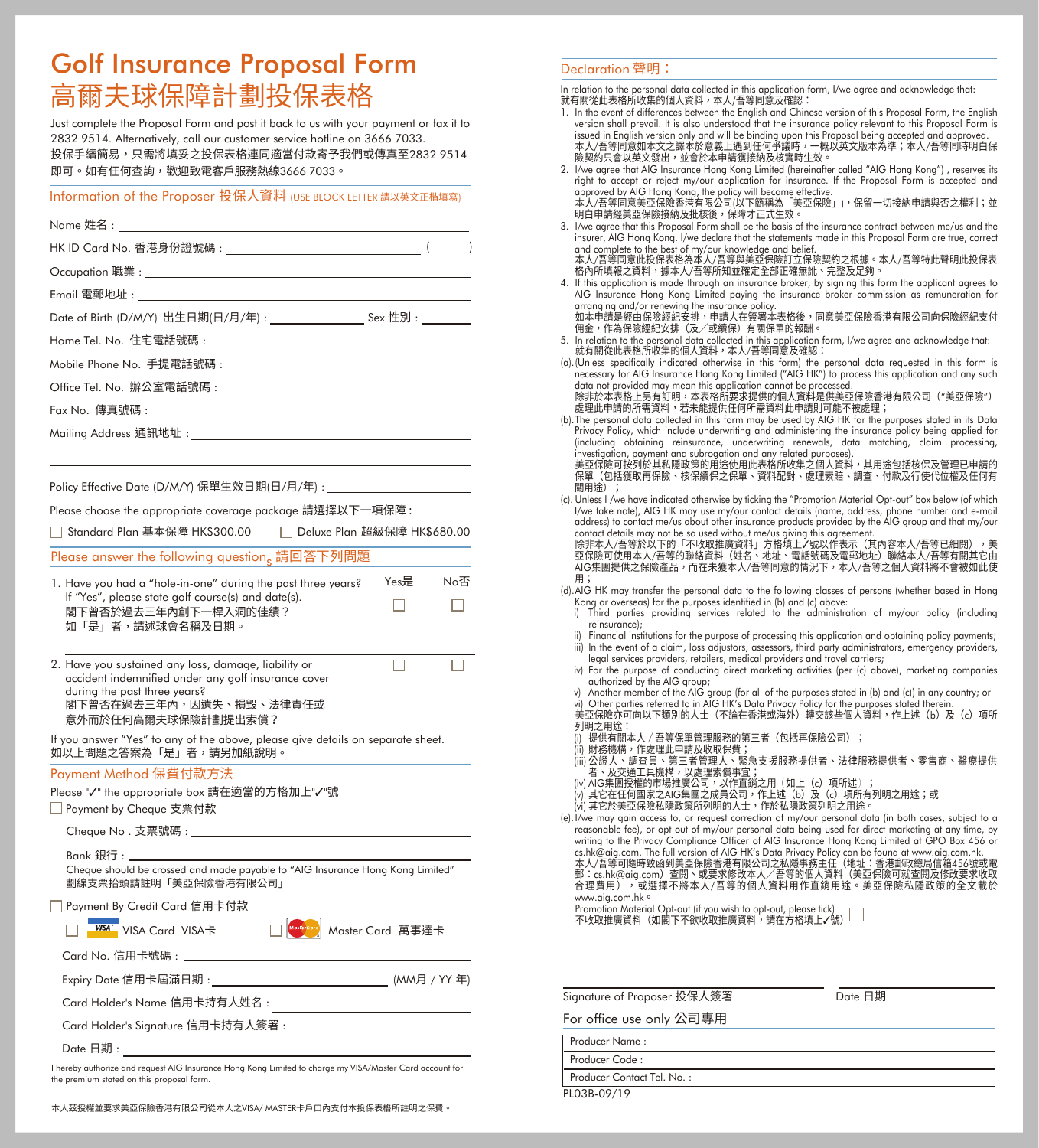**WILL BE PAID** BY LICENSEE POSTAGE 持牌人支付 郵費由

BUSINESS REPLY SERVICE LICENCE NO. 4487 BUSINESS REPLY SERVICE LICENCE NO. 4487 商業回郵牌照編號: 4487 商業回郵牌照編號:

 Insurance Hong Kong Limited **Operations Department** sland East, Hong Kong Operations Department Island East, Hong Kon 7/F, One Island East, *7*/F, One Island East, 18 Westlands Road, 18 Westlands Road, Gৰ

NECESSARY IF 如在本港投寄<br>毋須貼上郵票 NO POSTAGE HONG KONG POSTED IN STAMP